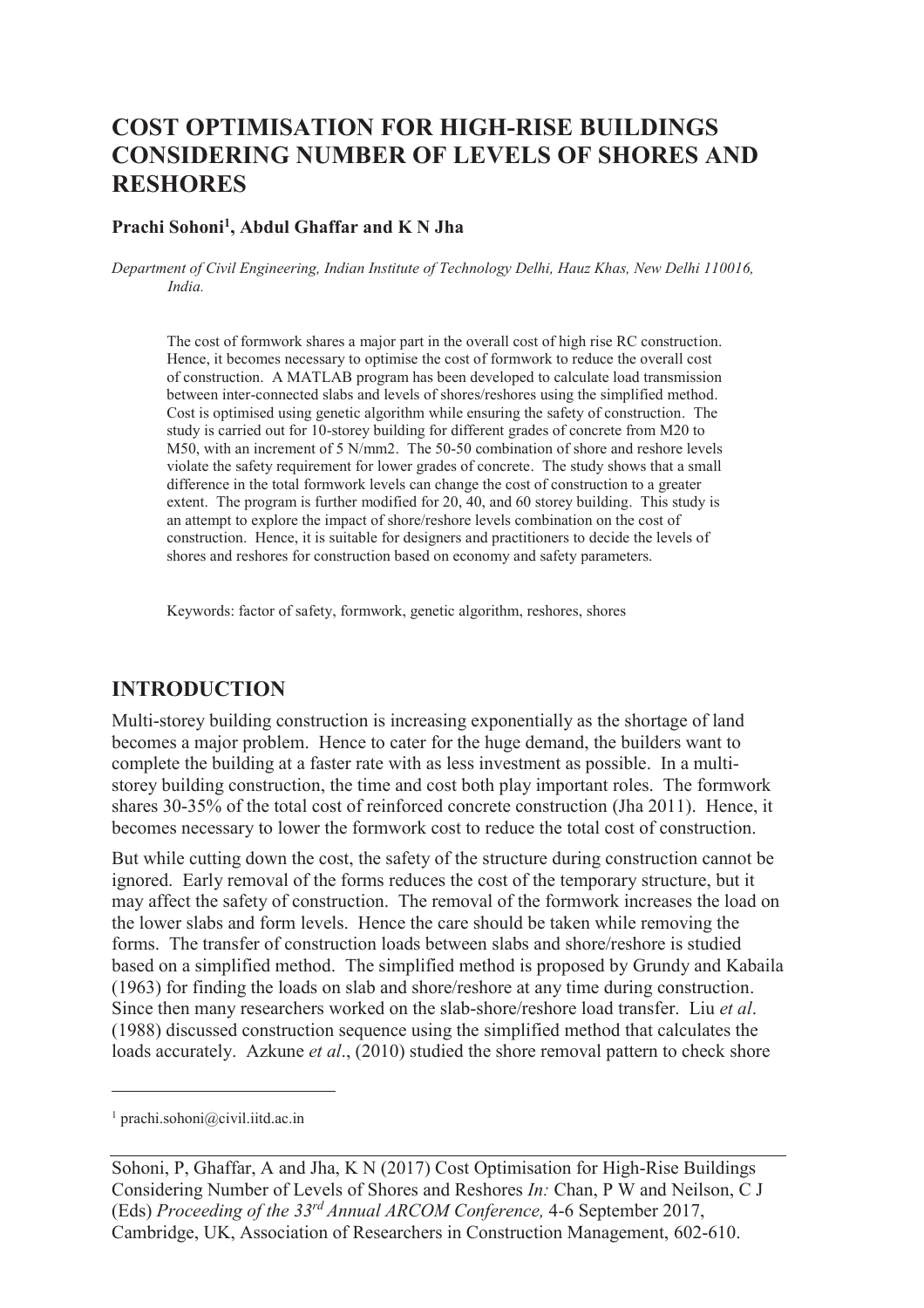overloading. They showed that the overloads occurring due to early removal of shores could cause failure of the structure.

The cost reduction for the formwork becomes necessary to reduce the overall cost of the construction by maintaining certain safety factor. It shows that very little literature is available where the cost of the formwork is a part of the discussion. The researchers considered the total formwork cost as one of the components of the equation to minimize the total cost. But the study related to number of shore-reshore levels for the optimum cost of construction is not reported in the literature.

So this study aims to find the optimum number of levels of shores and reshores that should give the minimum cost of construction ensuring the safety of construction. A genetic algorithm is integrated with the MATLAB program to find the optimised cost for different combinations of levels of shores/reshores. The objective function consists of the concrete grade, number of shores, number of reshores, and overhead charges. These are defined as a function of cycle time to find the lowest cost.

### **LITERATURE REVIEW**

Grundy and Kabaila (1963) proposed simplified method to calculate load distribution among slabs, shores, and reshores. The strength gained by the slabs at any particular time of construction compared with the load applied on the slabs to check the safety of construction. Jha (2011) in his book gives ample illustrations about the use of one-level, two-levels, and three-levels of shores in multi-storey building construction. The analysis is carried out using simplified method to calculate loads on shores and slabs at different stages of construction.

Coello *et al*., (1997) used a genetic algorithm for the design of reinforced concrete beams. The cost of the rectangular beam is minimised considering the cost of concrete, steel and shuttering. The optimisation equation consists of the costs of labour and material for concrete, reinforcement, and formwork. These parameters are examined by many researchers with different optimisation tools to minimise the total cost of construction (Sahab *et al*., 2005). Similarly, the cost of concrete, steel, and formwork are minimised to lower the cost of a concrete beam (Rao 1973).

Senouci and Al-Ansari (1996) presented optimisation method for concrete slab forms. They minimised the cost while ensuring safe slab form design. The cost for sheathing, joist, stringer, shore, and labour are the terms used for the optimisation equation. They observed the cost reduction up to 21%. The same equation is used by other researchers (Kaveh and Shakouri Mahmud Abadi 2010, Kaveh and Behnam 2012; Al-Tabtabai 2000) to optimise the cost of a concrete slab formwork. Tabtabai *et al*., (1999) designed slab formwork considering optimisation of cost. It uses the genetic algorithm as a tool for cost optimisation. The optimisation function is formed considering the cost for sheathing, joists, stringers, shores, and slab volume.

Literature review shows that the work has been carried out to understand the distribution of loads between interconnected slabs through shores/reshores. The cost of the slab is minimised considering the material cost. But the study to minimise the cost of RCC construction considering the levels of shores/reshores is not available. As formwork shares a substantial part of total cost of RCC construction (Jha, 2011), the reduction in the cost is possible if the levels of shores/reshores can reduce. Such a study is not available in the literature where the levels of shore/reshore are targeted for the cost minimisation. Hence this study aims to minimise the cost of RCC construction considering different levels of shores and reshores for a high-rise building using the genetic algorithm.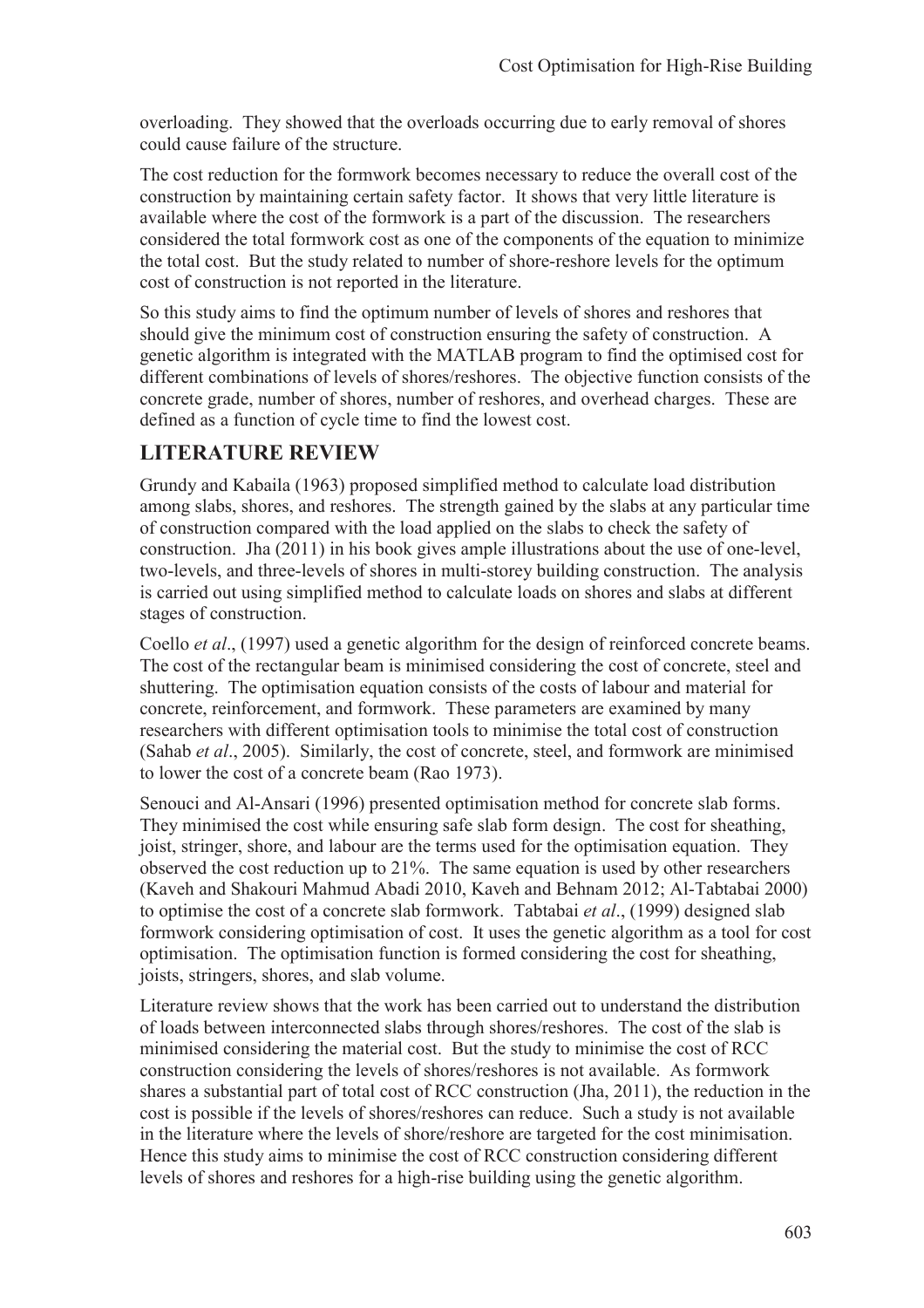# **MATHEMATICAL FORMULATION**

A MATLAB program is developed to calculate the distribution of construction loads between slabs, shore, and reshore. This program is based on the construction sequence given by Liu *et al*., (1988) for the calculation of load and strength of slabs at a different time during construction. The strength of the reinforced concrete slab at any time, t is calculated using the formula given by ACI Committee 209R (1992) as shown in Equation 1.

$$
(f_c')t = \frac{t}{a + \beta t}(f_c')_{28}
$$
 (1)

Where (f'c)t is the compressive strength of concrete at time t (in day) after casting; (f'c)28 is the 28-day characteristic compressive strength of concrete; a and  $\beta$  are constants depending on the type of cement and curing method used. GA uses this program in MATLAB for optimising the cost using a genetic algorithm. The objective of this study is to reduce the cost of construction with respect to a number of levels of shoring/reshoring ensuring the safety of construction.

#### **Objective Function**

The objective function consists of the number of levels of shores, the number of levels of reshores, grade of concrete, and overhead charges as shown in Equation 2.

$$
y = f(ns) + f(nr) + f(f_{ck}) + OC + PC
$$
 (2)

Where y is a fitness function value, ns is a number of levels of shores, nr is a number of levels of reshores, fck is the characteristic strength of concrete, OC is overhead charges during construction, and PC is the penalty cost. The cost of one level of shores is calculated based on the capacity of the shore. The cost of a level of reshores is same as 20% of the cost of one level of shores. The Delhi Schedule of Rates (DSR 2016) gives the cost for different grades of concrete. The cost of concrete includes the cost of material, labour, machinery, plant cost, and profit of contractor.The overhead charges are calculated from the salary of engineer, foreman, and charge hand required to execute the construction of the multi-storeyed building. The penalty cost is added to the total cost when it violates the factor of safety (FoS) condition. The FoS values lesser than 1.3 are unsafe (ACI 347.2R-05 2005). The expected FoS is 1.5 for the present study. The actual FoS obtained at each stage of construction is the ratio of the strength gained by the concrete slab to the load imposed on the slab at any particular time. When the actual FoS is less than 1.5, the total cost increases due to the addition of penalty cost. This equation is formulated for a 10-storey building having each slab of the same dimension. The area of one slab is 200 sq. m. with a thickness of 200 mm. Figure 1 shows the methodology used for optimising the cost of RCC construction. A MATLAB program calculates the load exerted on the slab at each stage of construction.

The strength gained by the slab is also calculated to check the safety of the construction which is part of the previous study conducted by the authors. This program is further modified to find the cost of RCC construction. A genetic algorithm is used to optimise the fitness function. Genetic algorithm does a parallel search of the solution and thus effectively explores many regions simultaneously. In a scenario where the formulation of problem solutions can be envisaged and defined as different possible numbers and a range of parameters, genetic algorithms can be used.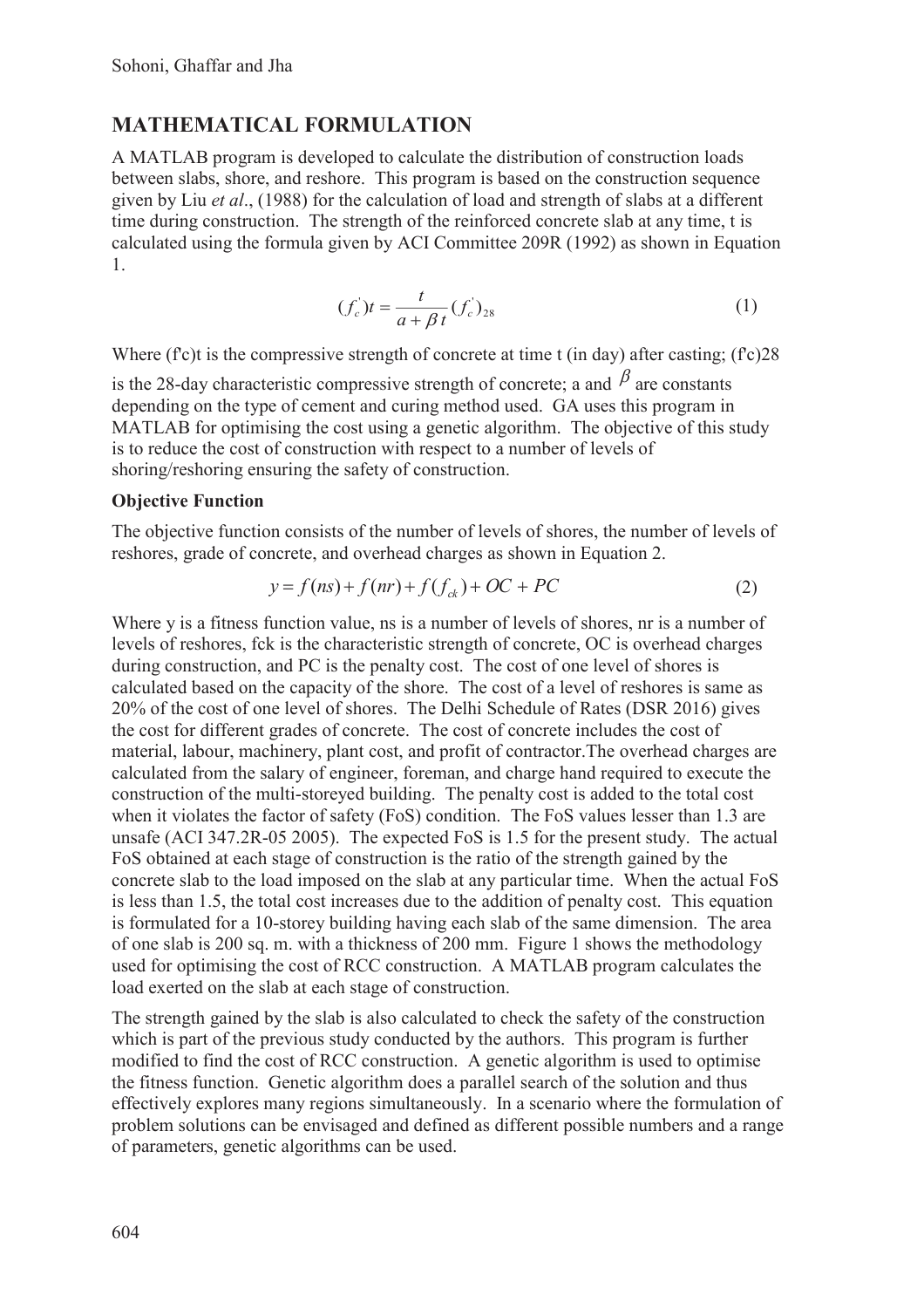



GA generates the solutions to optimisation problems using techniques inspired by natural evolution. Hence, this research problem uses the genetic algorithm as an optimisation tool. The individuals of next generation are selected based on the fitness value of the function with previously selected inputs. The same procedure continues to find the optimum value of the fitness function. The selection process continues till it reaches the stopping criterion.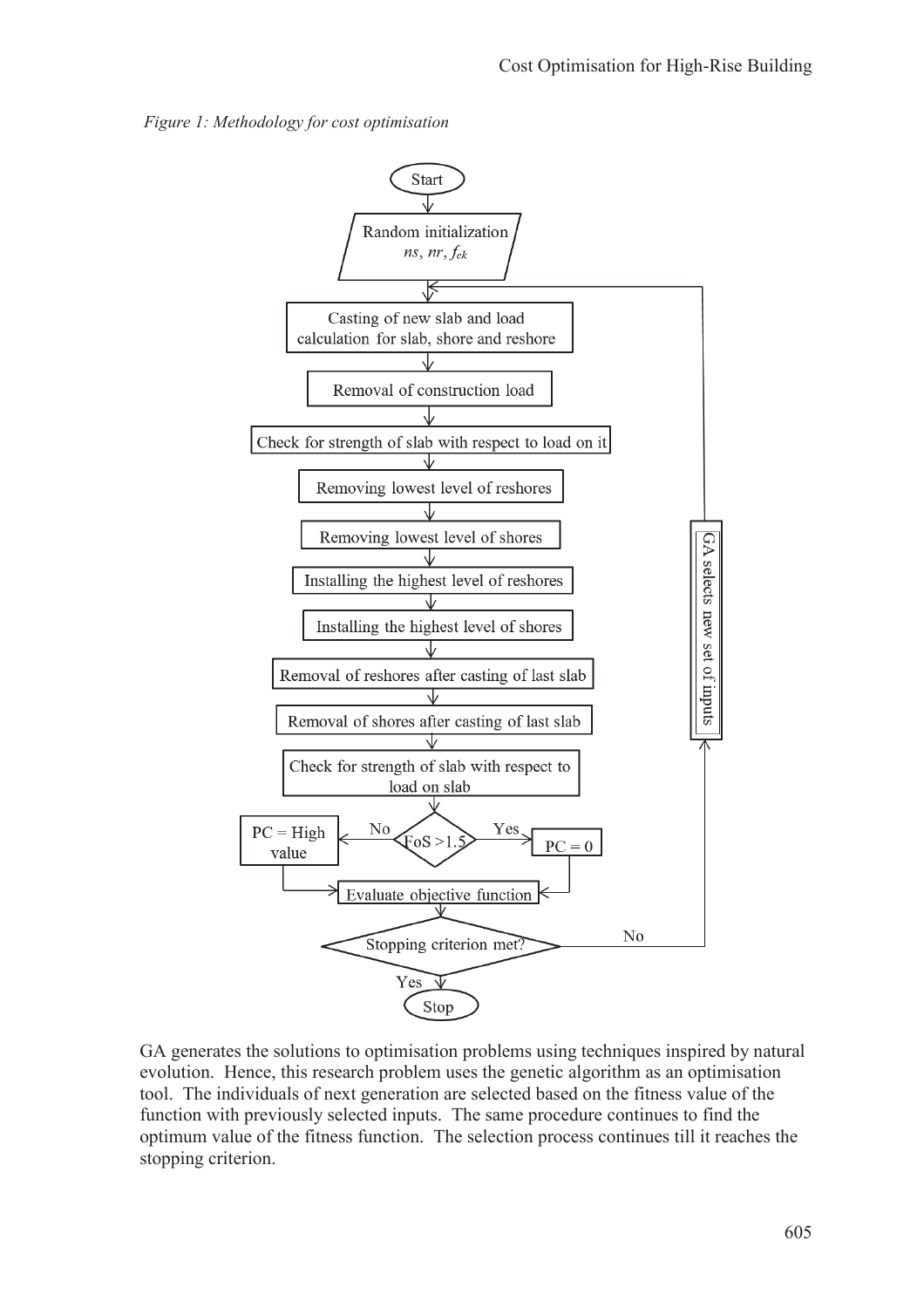### *Constraints*

The constraints for the objective function involve the range of variables. The constraints for the n-storey building are as follows:

- 1. The number of levels of shores (ns) varies from at least one level to one minus as many levels as the number of the storey  $(1 \leq ns \leq n-1)$ .
- 2. The number of levels of reshores (nr) varies from one level to one minus as many levels as the number of the storey  $(1 \leq nr \leq n-1)$ .
- 3. The sum of a number of shoring and reshoring levels can attain a maximum equal to the number of the storey. The minimum can be two as at least one level of shoring, and one level of reshoring is allowed  $(2 \leq ns + nr \leq n)$ .
- 4. The characteristic strength of concrete is taken in the range of 20 N/mm2 to 50 N/mm2 with an increment of 5 N/mm2.

The authors assume the installation time of three days with the considerations of only one shift of workers available for work. The cycle time (T) is the sum of stripping time and installation time. The maximum cycle time can be 30 days.

The program initializes the input parameters i.e. ns, nr, and fck randomly in the beginning through genetic algorithm code based on the n value. The MATLAB program evaluates these sets of values. The FoS is checked simultaneously for each level of construction, and the program decides the PC value at the same level. The objective function evaluates the set of chosen input values. The program repeats these steps until it reaches the stopping criterion.

## **RESULTS AND DISCUSSION**

The MATLAB program evaluates the cost for the 10-storey building. Table 1 shows the results for the given set of inputs. The program gives output for all the considered grades of concrete from M20 to M50. However, Table 1 shows the cost of different combinations of shoring/reshoring levels for M20, M25, and M30 grades of concrete only. Here a sample illustration of the cost for shore/reshore combination of M20 concrete is discussed.

The 1S-1R (one level of shore - one level of reshore) combination is unsafe as the FoS is less than 1.5 during construction. Hence, PC is added to the final value making it as an economically undesirable solution. So 1S-1R combination is economically undesirable condition. The calculation for the cost of 1S-3R combination with a cycle time of 26 days is included for better understanding. The cost of a shore level is a function of T, so the cost increases with the increase in T. The cost of one level of shores comes out to be Rs. 2,600 in this case. The cost of a level of reshores is 20% of the cost of the level of shores. So, here the cost of three levels of reshores is Rs. 1,560. The cost for M20 concrete is Rs. 23, 59,600. The overhead charges for 26 days are Rs. 390,000. The combination of 1S-8R gives the lowest cost as Rs. 25, 57,980 for M20 concrete with13 days cycle time. All the combinations of shore/reshore levels violate the safety condition with the cycle time of six days for M20 concrete. Hence, these combinations give a very high cost.

Similarly, the program shows results for the M25 grade of concrete. The cost is lower when T is six days, as the overhead charge increases with cycle time. At the same time, the lesser number of shore levels gives minimum cost with six days cycle time. The 1S-9R combination gives the minimum cost of Rs. 24, 52,030 for the M25 grade of concrete with six days cycle time.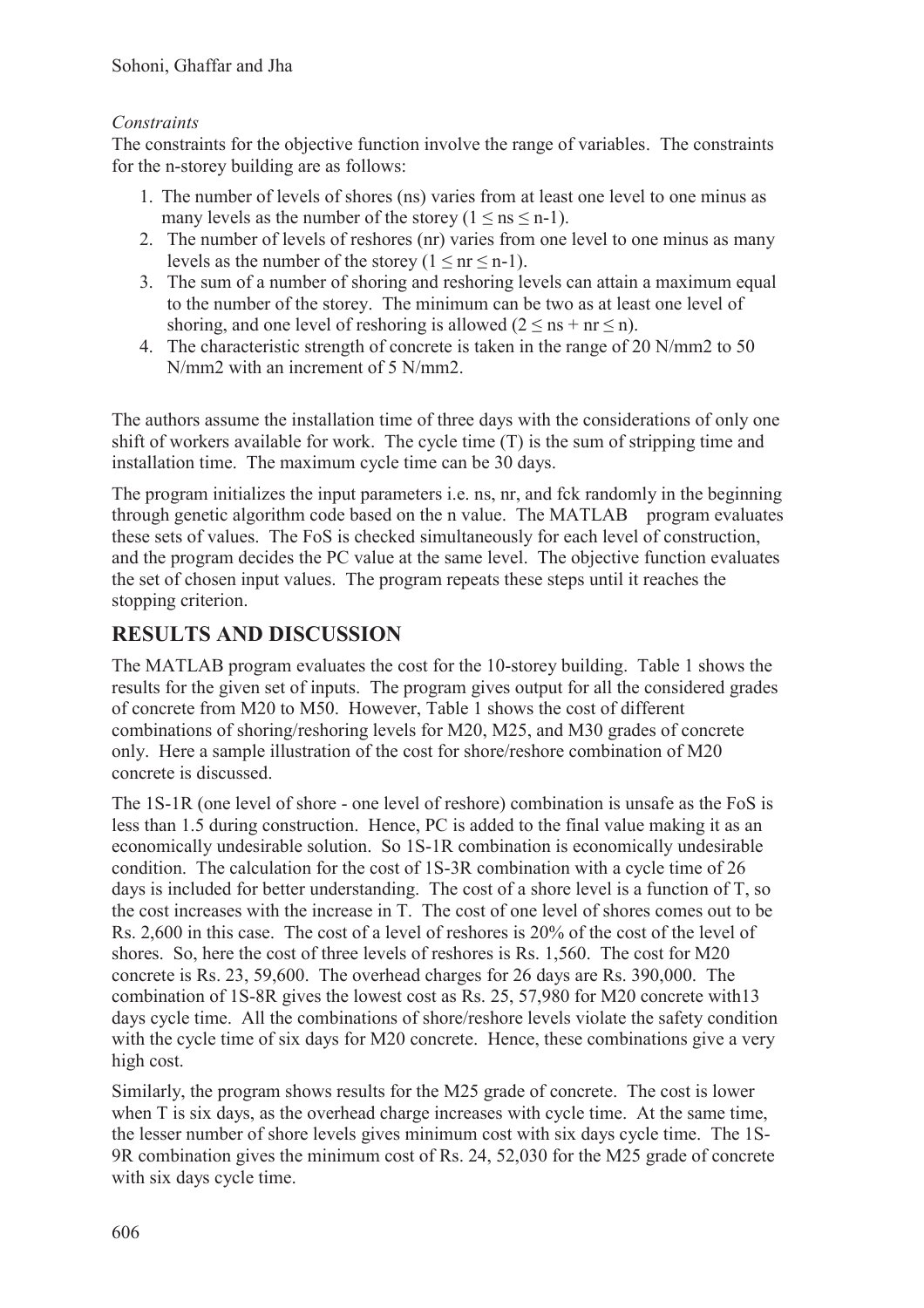| No. of<br>shore<br>levels<br>(ns) | No. of<br>reshore<br>levels<br>(nr) | M 20    |           | M 25    | M 30      |         |           |
|-----------------------------------|-------------------------------------|---------|-----------|---------|-----------|---------|-----------|
|                                   |                                     | T (day) | Cost(Rs.) | T (day) | Cost(Rs.) | T (day) | Cost(Rs.) |
| 1                                 | $\mathbf{1}$                        |         |           | 25      | 27,38,350 | 12      | 25,42,540 |
| 1                                 | 3                                   | 26      | 27,53,760 | 10      | 25,11,950 | $\tau$  | 24,67,220 |
| 1                                 | 4                                   | $20\,$  | 26,63,200 | 9       | 24,96,970 | 6       | 24,52,180 |
| 1                                 | 5                                   |         |           | 8       | 24,81,950 | 6       | 24,52,300 |
| $\mathbf{1}$                      | 6                                   | 15      | 25,87,900 | 8       | 24,82,110 | 6       | 24,52,420 |
| $\mathbf{1}$                      | $\overline{7}$                      | 14      | 25,72,960 | 7       | 24,67,030 |         |           |
| $\mathbf{1}$                      | 8                                   | 13      | 25,57,980 | 7       | 24,67,170 | 6       | 24,52,660 |
| 1                                 | 9                                   |         |           | 6       | 24,52,030 |         |           |
| $\overline{2}$                    | 8                                   |         |           | 6       | 24,52,510 | 6       | 24,53,260 |
| 3                                 | 3                                   |         |           |         |           | 6       | 24,53,260 |
| $\overline{4}$                    | 5                                   |         |           |         |           | 6       | 24,54,100 |
| 6                                 | $\mathbf{1}$                        |         |           |         |           | 6       | 24,54,820 |
| 7                                 | 3                                   |         |           | 6       | 24,54,910 | 6       | 24,55,660 |
| 8                                 | $\mathbf{1}$                        |         |           | 6       | 24,55,270 | 6       | 24,56,020 |
| 8                                 | $\overline{2}$                      |         |           | 6       | 24,55,390 | 6       | 24,56,140 |
| 9                                 | $\mathbf{1}$                        |         |           | 6       | 24,55,870 | 6       | 24,56,620 |

*Table 1: Cost for different combinations of shore and reshore levels for M20, M25, and M30* 

Table 1 shows that the combination of 1S-1R becomes safe with 12 days cycle time for an M30 grade of concrete. The lowest cost is Rs. 24, 52,180 for the combination of 1S-4R with six days cycle time. The combination of 5S-5R violates the safety condition for M20 to M30 grade of concrete with six days cycle time.

The relation between cycle time and the corresponding cost is shown in Figure 2 for M20 grade of concrete with a different combination of shore/reshore levels. The X-axis is the sum of shore and reshore levels. These are added to show the relationship between total formwork levels, cycle time, and cost so that, it becomes convenient to present four parameters in a single figure. As the cycle time increases, the cost of construction increases. The difference of one level of formwork (between 4 and 5) increases the cost by almost Rs. 1, 00,000 as the cycle time differs by six days. One can visualise the combination of formwork levels and cycle time from the figure for minimizing the cost of RCC construction. The engineers and practitioners can decide on the best combination of shore-reshore based on the priorities of the project.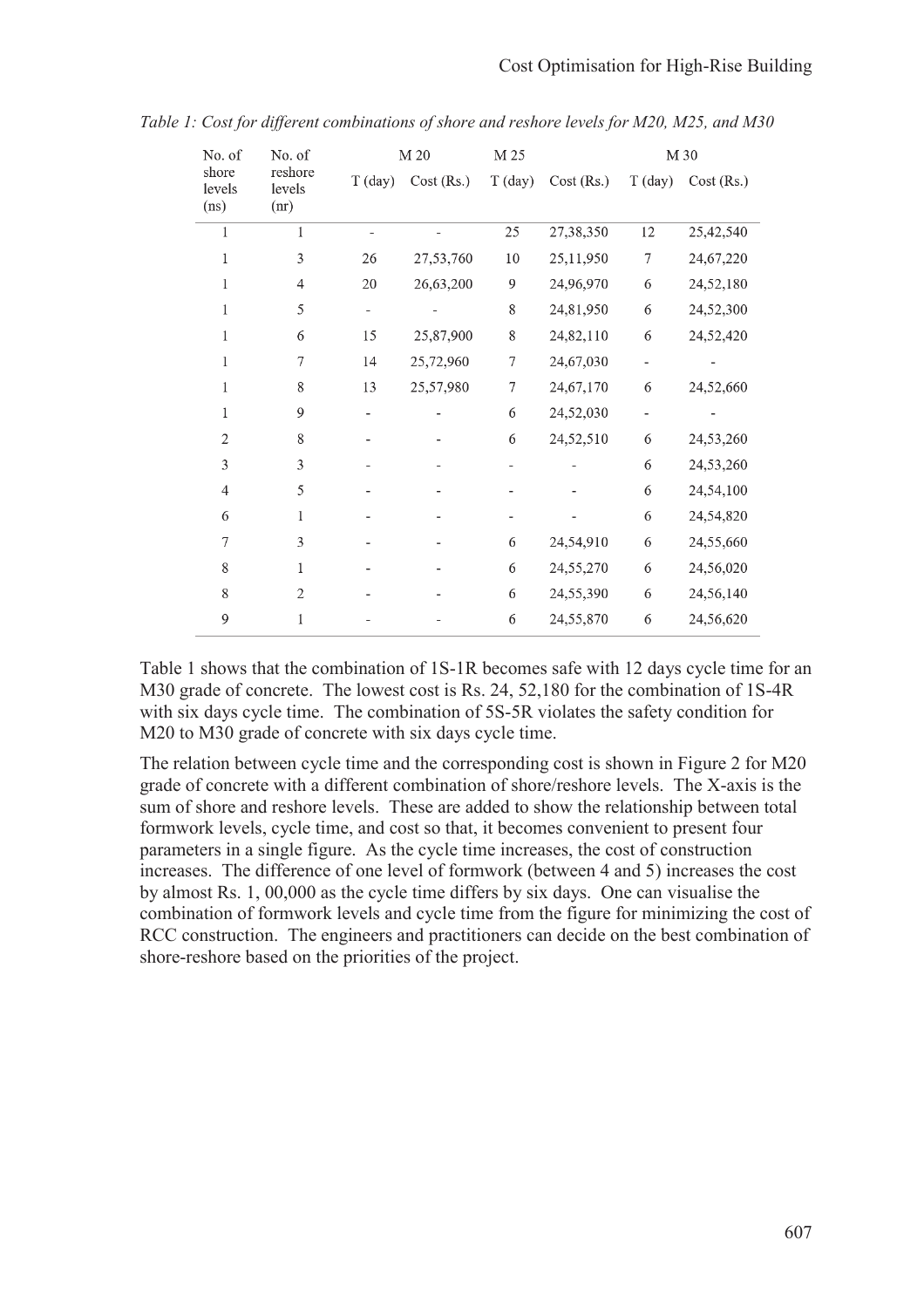

*Figure 2: Cost and cycle time variation with total levels of formwork* 

Figure 3 shows the results for an M25 grade of concrete. The plot shows the combination of one level of shore with different possible combinations of levels of reshores. The figure shows the variation of cost with cycle time for the respective combination of shore/reshore levels. The cost increases by Rs.2, 26,400 when the level of reshore requirement changes from three levels to one level of reshore. The lowest cost is observed for maximum levels of reshores as the cycle time for this combination is the minimum i.e. six days.



*Figure 3: Cost and cycle time variation for one level of shores* 

Similarly, the program generates results for M35 to M50 grades of concrete in an excel sheet. The minimum cost for an M35 grade of concrete is Rs. 24, 52, 690 with six days cycle time for the 1S-2R combination. Similarly, the minimum cost for M40, M45, and M50 grades are Rs. 24, 53,320, Rs. 24, 54,070, and Rs. 24, 54,820 respectively with a 1S-1R combination and six days of cycle time. 5S-5R gives an economically desirable solution as the factor of safety condition is fulfilled.

Figure 4 shows the variation of cycle time for same shore/reshore combination with different FoS. The program gives the results for a 10-storey building with only one level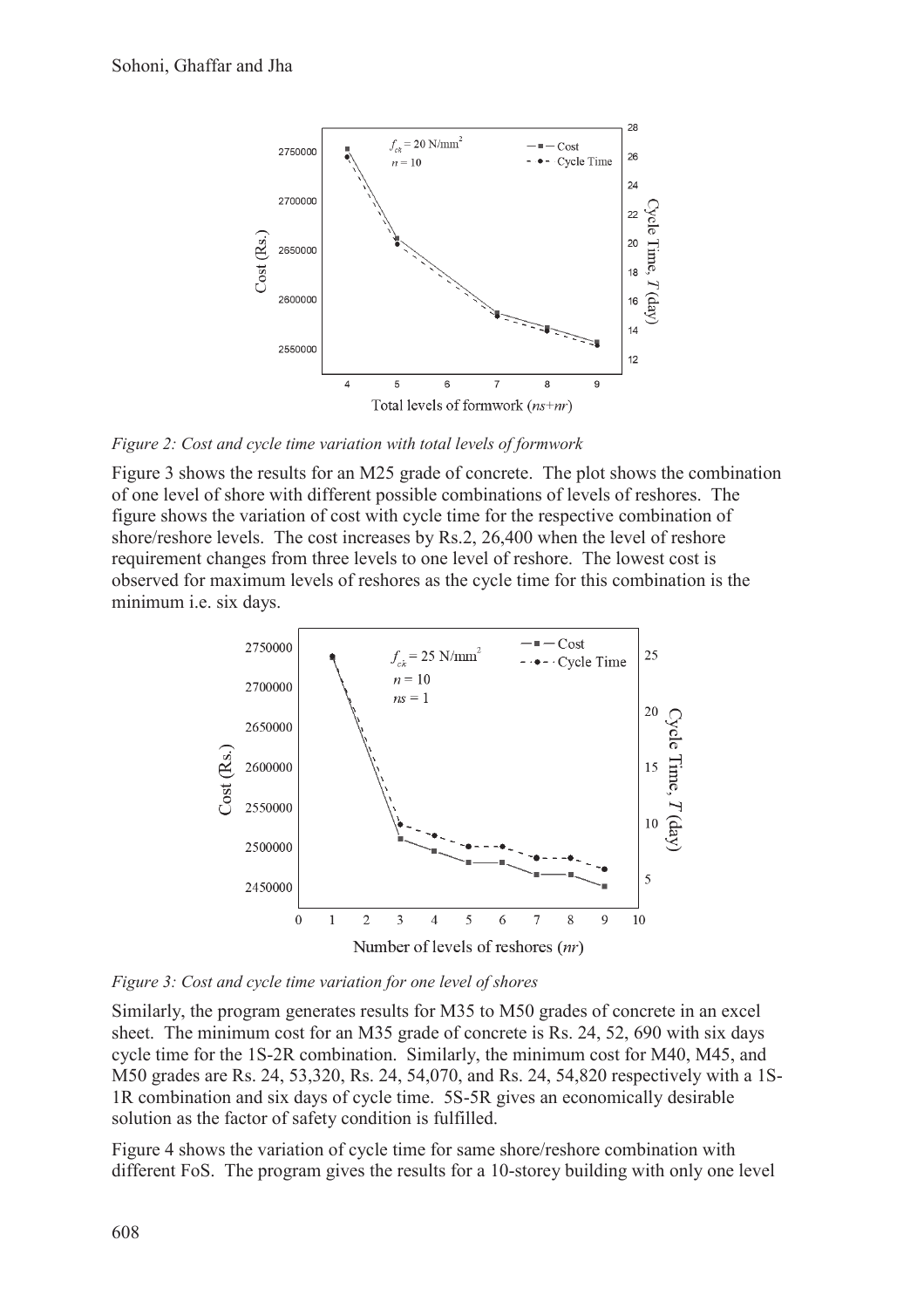of shore and different possible levels of reshore for an M20 grade of concrete. The required cycle time increases with increase in FoS to ensure safety throughout the construction. The study considers the FoS values lesser than 1.3 (ACI 347.2R-05, 2005) as unsafe, and the values greater than 2.0 (IS 456:2000) as over safe (uneconomical). Hence the extreme safety conditions are checked for a 10-storey building. It shows that the cycle time is more for higher FoS, as the slab can gain desired strength with more number of level of shore/reshore in place.

The study gives the idea about the cost of construction with respect to shore/reshore levels combination for a 10-storey building.



*Figure 4: Cycle time variation for different factor of safety*

It gives the clear picture of impact of safety consideration on the cost of construction according to cycle time. Hence, this helps the users and practitioners to choose the optimised cost model with respect to cycle time considering the desired safety of the construction.

## **CONCLUSIONS**

The analysis of cost is carried out for a 10-storey building considering the safety during construction. The slabs need to maintain a factor of safety of 1.5 to ensure the safety of the construction. The cycle time plays a major role in the cost calculation. All the combinations of shore/reshore levels violate the safety condition with the cycle time of six days for M20 concrete hence give a very high cost. Whereas, all other grades i.e. M25 to M50, give minimum cost in six days cycle time. The combination of five levels of shores and five levels of reshores violates the safety condition for M20 to M30 grade of concrete with six days cycle time. The cycle time increases with increase in the required factor of safety. A small difference in the total formwork levels can change the cost of construction to a greater extent. The program can be easily modified for any storey with the required FoS to generate the results for cost of construction. This study is an attempt to explore the impact of shore/reshore levels combination on the cost of construction. Hence, it is suitable for the designers and practitioners to decide levels of shores and reshores for economical construction without compromising the safety.